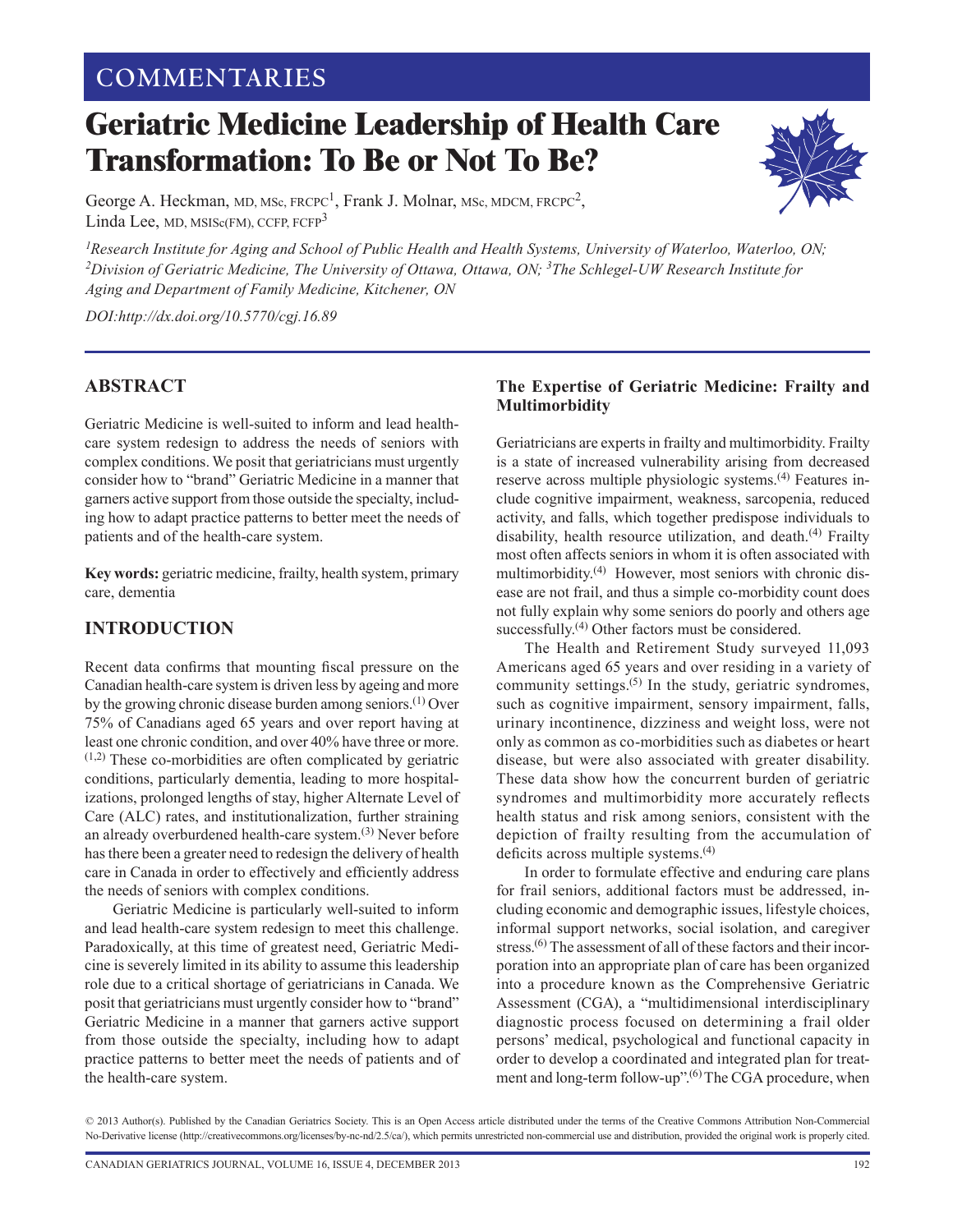applied to frail seniors, results in improved prescribing of medications, better quality of life, fewer falls, reduced rates of hospitalization, reduced institutionalization, and lower mortality rates, at no additional cost and with some studies suggesting a reduction in health-care expenses. $(7-11)$ 

Geriatricians are certified in Internal Medicine and receive a minimum of two additional years of training as consultants who specialize in CGA, the management of geriatric syndromes, geriatric rehabilitation, geriatric psychiatry, and other subspecialty interests such as osteoporosis and heart failure.<sup> $(12)$ </sup> Geriatric Medicine is, therefore, a strategically hybridized specialty whose focus is not restricted to a single organ or disease state. Rather it is one that provides integrated training across multiple high-impact specialties to produce highly skilled and flexible physicians optimally prepared to address the needs of complex frail seniors and mitigate their impact on the health-care system. Geriatricians are the decathletes of Internal Medicine.

#### **The Scale of Geriatric Medicine: Inadequate Numbers for a Critical Mass**

Canada is experiencing a critical shortage of geriatricians. A recent pan-Canadian survey identified 242 certified specialists in Geriatric Medicine, 35% of whom were aged over 55 years.(13) Compounding this shortage, many practice geriatrics part time due to financial disincentives. $(13)$  Furthermore, while the number of Canadian seniors increased from 2.7 million to 4.8 million between 1986 and 2010, the number of trainees in Geriatric Medicine in Canada remained stagnant at 15 to 25 per year. $(13,14)$  Though the actual number of geriatricians required to meet the needs of the Canadian health-care system is unclear, with previous estimates ranging up to 700, there is clear agreement that a significant shortage exists.(13)

Given that geriatricians have been shown to be among the most satisfied of all medical practitioners,(15) how did this problem of inadequate scale arise? We propose that at least three factors contribute to the inability of Geriatric Medicine to grow rapidly enough to meet escalating societal needs: 1) inadequate exposure of medical trainees to Geriatric Medicine, 2) a need for new strategic directions to match changing societal needs, and 3) the difficulty Geriatric Medicine has in defining itself in terms that those outside the specialty will understand, will feel are meaningful, and will support.

#### *1. Out of Sight, Out of Mind: Inadequate Exposure of Medical Trainees to Geriatric Medicine*

A 2008-9 survey of 16 Canadian medical schools demonstrated that the mean number of hours of undergraduate geriatric teaching was 82, a marked contrast to the over 300 hours of pediatrics education.<sup>(16,17)</sup> This distribution clearly does not reflect societal needs for medical care adapted to an ageing population. Furthermore, while all Psychiatry programs had mandatory rotations in Geriatric Psychiatry, only six Internal Medicine programs had mandatory rotations in Geriatric Medicine.<sup>(17)</sup> This is concerning, as most trainees choosing to specialize in Geriatric Medicine do so during their Internal Medicine residency.<sup>(15)</sup> Many geriatricians, including two of the authors of this paper, anecdotally report having been actively discouraged from pursuing a career in Geriatric Medicine during medical school and residency. While some programs are clearly supportive of Geriatric Medicine, there is overall inadequate support in Canadian medical school and Internal Medicine residency programs a factor that is likely contributing to the Geriatric Medicine human resource shortfall.

#### *2. Right Time, Wrong Place: Are New Strategic Directions Required?*

There is growing concern that not only is this small number of geriatricians spread too thinly, but also that most geriatricians are not involved in activities and sectors where they might make the greatest difference.<sup>(18)</sup> The National Physician Survey from 2010, sent to all licensed physicians in Canada, revealed that of Geriatric Medicine respondents, the majority were hospital-based, with only 17% working out of private offices and  $12\%$  working in community settings.<sup>(19)</sup> This distribution is at odds with recommendations that geriatricians increase their presence in primary care in order to facilitate better community-based collaborative management of frail seniors with complex multimorbidity and reduce the risk of subsequent disability and associated health service utilization.(18) These recommendations were reiterated in the David Walker Report submitted to the Ontario Ministry of Health and Long Term Care in 201, in which it was stated that the "Ministry of Health and Long-Term Care, in consultation with stakeholders, develop a Geriatric Assessment Clinic model that works with and supports family physicians, and takes into consideration the existing primary care models".(20) Emerging evidence strongly suggests that such collaboration can result in improved care, as well as more efficient use of geriatric specialists.(21,22)

#### *3. Garnering External Support: Branding Geriatric Medicine in Meaningful and Understandable Terms*

Branding has been described as "not about getting your target market to choose you over the competition, but about getting your prospects to see you as the only one that provides a solution to their problem". $(23)$  A fundamental problem is that Geriatric Medicine is difficult to comprehensively define in terms that others outside the specialty find meaningful, are able to recall, and will support. It is self-evident that a cardiologist deals with cardiac problems. The Royal College of Physicians and Surgeons of Canada (RCPSC) website provides a rather vague definition of Geriatric Medicine as "that branch of medicine which is concerned with the prevention, diagnosis, treatment, and social aspects of illness in older people".(12) This definition is inadequate: most specialties other than paediatrics and obstetrics can lay claim to some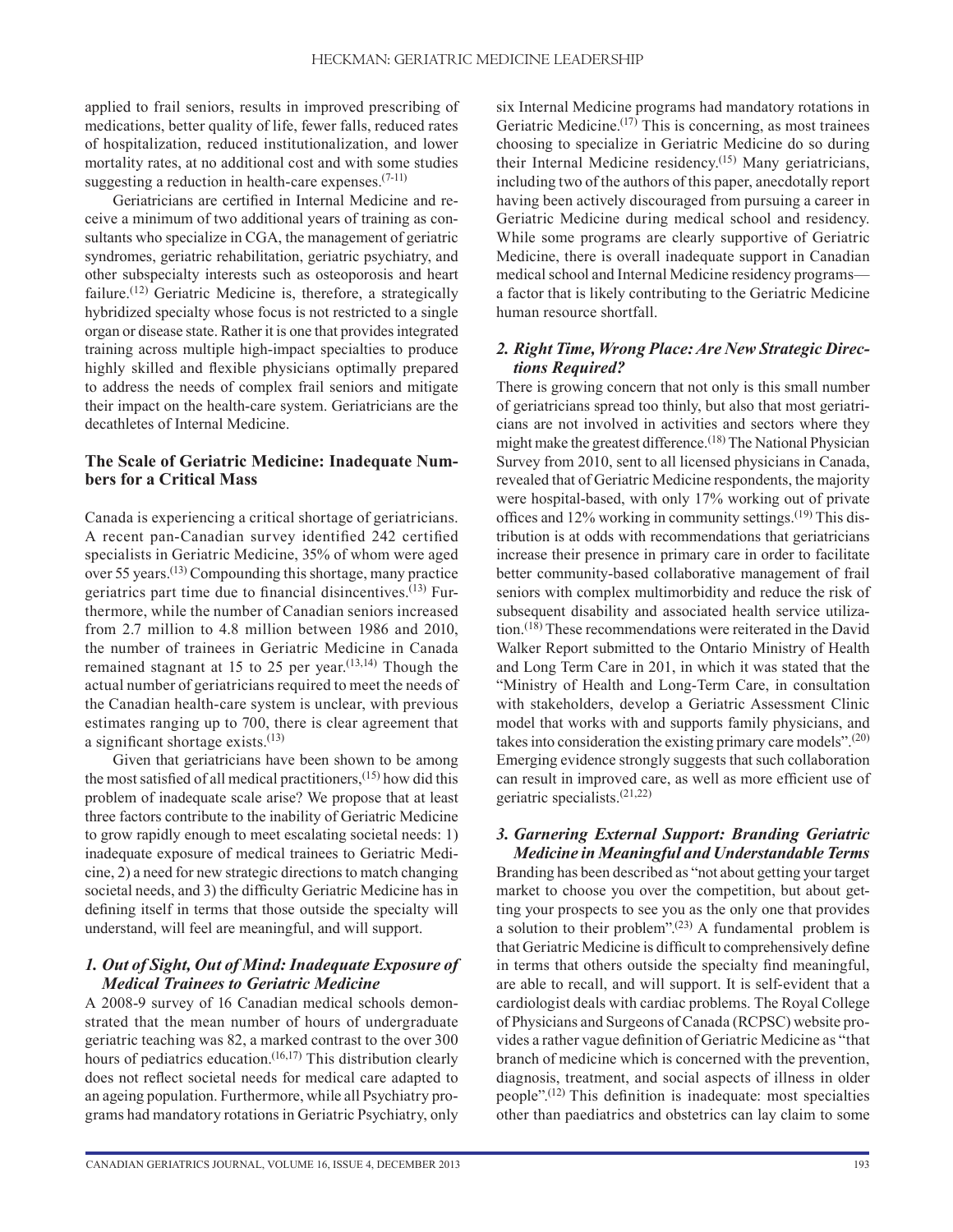aspect of "illness of older people"! Geriatric Medicine is far too multi-faceted to be comprehensively captured by a simple definition. Perhaps a better strategy is for the specialty to highlight key core competencies that match the greatest societal needs.

An example of such a core competency is drawn from the area of dementia care. Dementia is clearly the main driver of ALC rates. $(3)$  The House of Commons Standing Committee on Health, in its May 2012 report *Chronic Diseases Related to Aging and Health Promotion and Disease Prevention*, called dementia the "Godfather of chronic diseases", emphasizing how dementia can destabilize control of concomitant chronic diseases and trigger hospitalizations that ultimately lead to ALC and institutionalization (the "Dementia Domino Effect").<sup>(24)</sup> Given recent estimates that as many as three-quarters of a million Canadians have dementia and that over 90% of community-dwelling seniors with dementia have two or more concomitant chronic diseases, the health-care system is facing the unprecedented challenge of caring for large numbers of persons with concomitant dementia and multiple unstable chronic conditions.  $(1,25)$  If plans to address this challenge are not developed soon, ALC rates and wait lists for long-term care homes will continue to grow, leading to further "hospital gridlock", including increased wait times for procedures.<sup>(26)</sup> Such planning must encompass "full spectrum dementia care" that involves all specialties that diagnose and care for persons with dementia (e.g., Geriatric Medicine, Care of the Elderly, Family Medicine, Neurology, Psychiatry, Geriatric Psychiatry) working in close collaboration. In particular, the most medically complex patients will require access to specialists not only trained in dementia care, but also qualified in Internal Medicine and in CGA. The only specialty that can claim such expertise is Geriatric Medicine. This expertise is a clear example of a high-impact core competency that Geriatric Medicine must highlight in order to brand itself in a manner that will attract the attention, acknowledgement, and support of other specialties and decision makers.

#### **The Challenge for Geriatric Medicine: a Call to Arms**

Defining the geriatric brand, by achieving consensus on a standard definition and identifying the core competencies of Geriatric Medicine and marketing these to external stakeholders, requires urgent attention. Unless we rapidly increase the number of geriatricians and direct new graduates to strategic areas where they can have the greatest impact, the health-care system redesign required to meet the growing needs of frail seniors with multiple co-morbidities will proceed only with great difficulty, if at all. If Geriatric Medicine is to take on a leadership role in health-care transformation, then immediate action is required at several levels:

1. The Canadian Geriatrics Society (CGS) should ignite a national debate, not just amongst geriatricians but also with external stakeholders, to achieve consensus on a definition of the specialty and affirm its core competencies.

- 2. The Canadian Medical Association (CMA), the RCPSC, and provincial and federal ministries of health must recognize that the core competencies of Geriatric Medicine are key to addressing the escalating pressure on the healthcare system from seniors with complex co-morbidities often complicated by cognitive impairment; effectively implemented, the CGA can improve patient outcomes, reduce resource utilization, and potentially save money.
- 3. The above stakeholders must acknowledge that while several specialties face human resource challenges, the situation in Geriatric Medicine is most precarious. It is deeply paradoxical that while trainees in some specialties are facing unemployment, Geriatric Medicine, one of the most satisfying of medical specialties,(15) cannot attract enough recruits to meet the escalating needs of an ageing population.(27) Medical schools, and particularly Internal Medicine programs, must allocate more time to training in Geriatric Medicine. Physician resource planning in Canada is flawed and in urgent need of review.
- 4. Primary care must become more aware of the value of involving geriatricians in a more proactive manner, rather than waiting until a health crisis is imminent or has occurred. The CGS and the Canadian College of Family Physicians must collaborate closely to develop optimal models of shared community care for frail seniors.
- 5. Seniors' organizations must actively engage in this issue if they wish for their members, friends, and families to have the best care possible when their health-care needs become complicated by multimorbidity and cognitive impairment. Without the voice of this key and politically influential sector of society, meaningful progress may not occur.

A call to arms has been sounded. Leadership, vision, and action are required now if we are to effect successful healthcare redesign to address the escalating care needs of seniors with complex multimorbidities, and avert further increases to ALC rates, longer wait times, and more hospital gridlock. Geriatricians can play leadership roles in providing expertise for system redesign and support strategic health-care sectors such as primary care. Now is the time for all health-care stakeholders to understand and affirm the importance and relevance of Geriatric Medicine.

# **ACKNOWLEDGEMENTS**

The authors wish to thank Ms. Michelle Klosch, Assistant Head of English at Huron Heights Secondary School, for suggesting the title of this article. Essentially, Shakespeare's Hamlet is seen as an introspective protagonist who, despite struggling with existential questions, fails to take action, leading to unfortunate outcomes not only for himself, but for those around him.